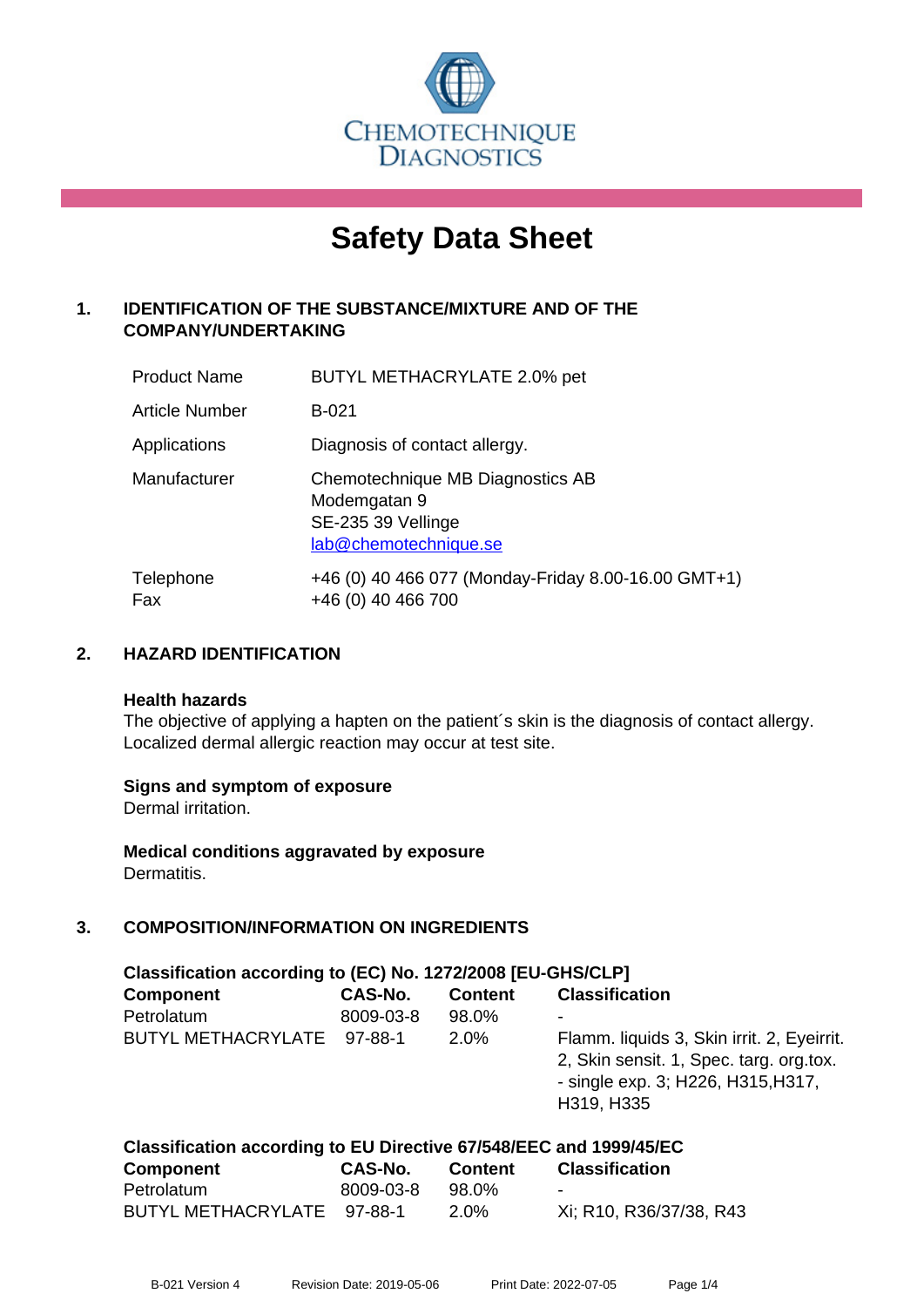#### **4. FIRST AID MEASURES**

**Emergency and first aid procedures** Obtain medical attention.

#### **5. FIRE-FIGHTING MEASURES\***

#### **Suitable extinguish media**

CO2, powder or water spray. Fight larger fires with water spray or alcohol resistant foam.

#### **For safety reasons unsuitable extinguishing agents** Water with full jet.

# **Special protective equipment for fire-fighters** Wear self-contained respiratory protective device. Wear fully protective suit.

\*Data is shown for petrolatum only

#### **6. ACCIDENTAL RELEASES MEASURES**

**Steps to be taken if material is released or spilled** Contain and place in a closed container.

#### **7. HANDLING AND STORAGE**

#### **Precautions to be taken in handling and storage**

Store dark at 5-8 C. Avoid extended exposure to light. FOR EXTERNAL USE ONLY.

#### **8. EXPOSURE CONTROLS/PERSONAL PROTECTION**

**Respiratory protection** Not required.

**Ventilation** Local exhaust.

# **Protective gloves**

Disposal gloves.

**Eye protection** Not required with normal use.

#### **Work/Hygienic practices**

Wash hands after each use.

# **9. PHYSICAL AND CHEMICAL PROPERTIES**

Odour **Odourless** 

Appearance Ivory White Semi-solid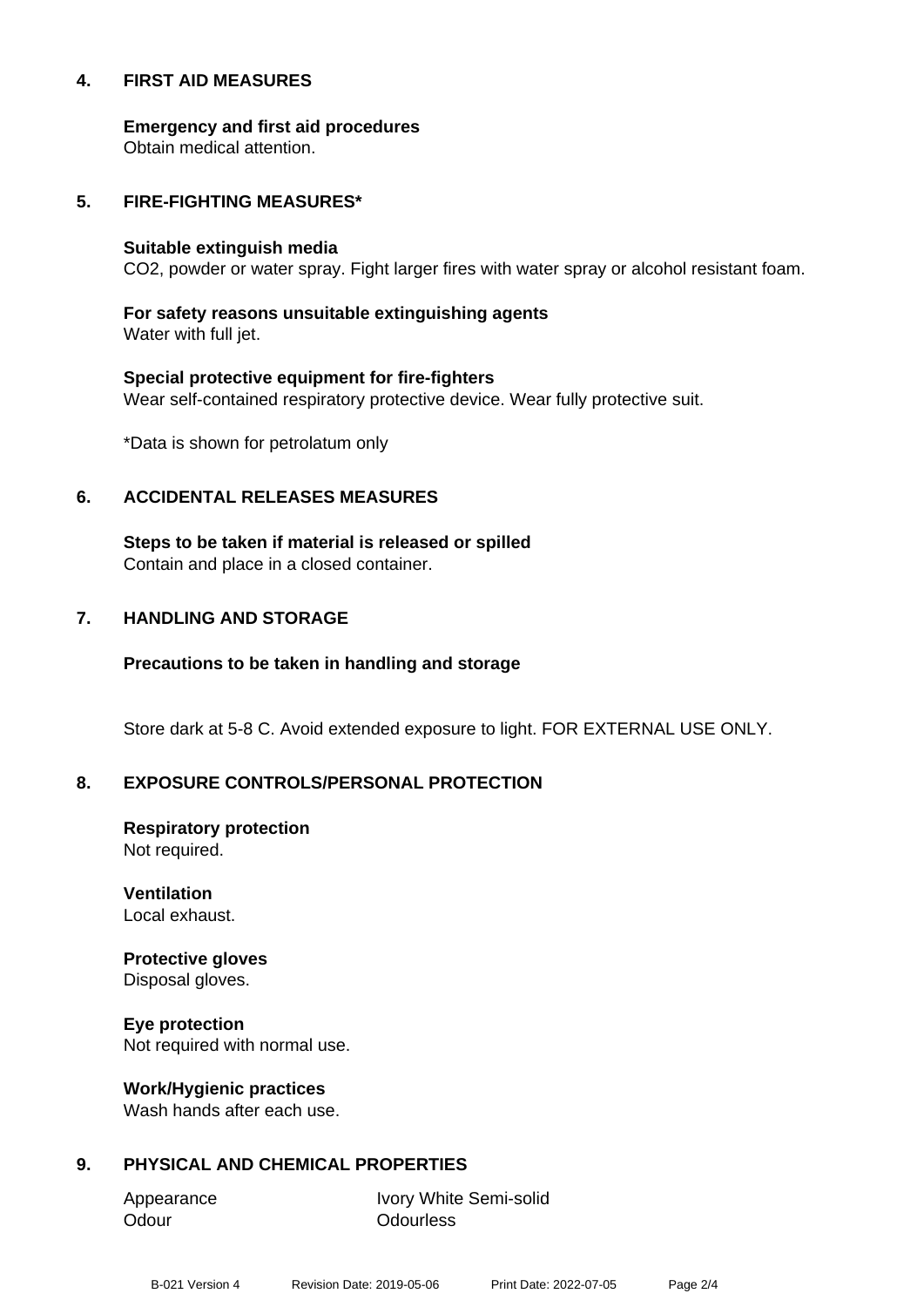| Melting point*                 | $50-55^{\circ}$ C                             |
|--------------------------------|-----------------------------------------------|
| Boiling point*                 | No data available                             |
| Flash point*                   | $>100^{\circ}$ C                              |
| Self ignition*                 | Product does not self ignite.                 |
| Danger of explosion*           | Product does not present an explosion hazard. |
| Density*                       | No data available.                            |
| Solubility in/Miscibility with | Insoluble                                     |
| Water*                         |                                               |

\*Data is shown for petrolatum only

# **10. STABILITY AND REACTIVITY**

#### **Incompability**

May react with strong oxidizing agents.

#### **Stability**

Stable at recommended storage conditions.

# **Hazardous byproducts**

Combustion may generate CO, CO2 and other oxides.

# **Hazardous polymerization**

Will not occur.

# **11. TOXICOLOGICAL INFORMATION**

No data available.

# **12. ECOLOGICAL INFORMATION**

No data available.

# **13. DISPOSAL CONSIDERATIONS**

**Waste disposal method** Comply with federal, state/provincial and local regulation.

# **14. TRANSPORT INFORMATION**

Not dangerous goods.

#### **15. REGULATORY INFORMATION**

The classification is according to the latest editions of the EU lists, and extended by company and literature data.

#### **16. OTHER INFORMATION**

#### **Text of H-statements and R-phrases mentioned in Section 3**

| Flamm. liquids 3 |                           | Flammable liquids (Category 3) |          |
|------------------|---------------------------|--------------------------------|----------|
| B-021 Version 4  | Revision Date: 2019-05-06 | Print Date: 2022-07-05         | Page 3/4 |